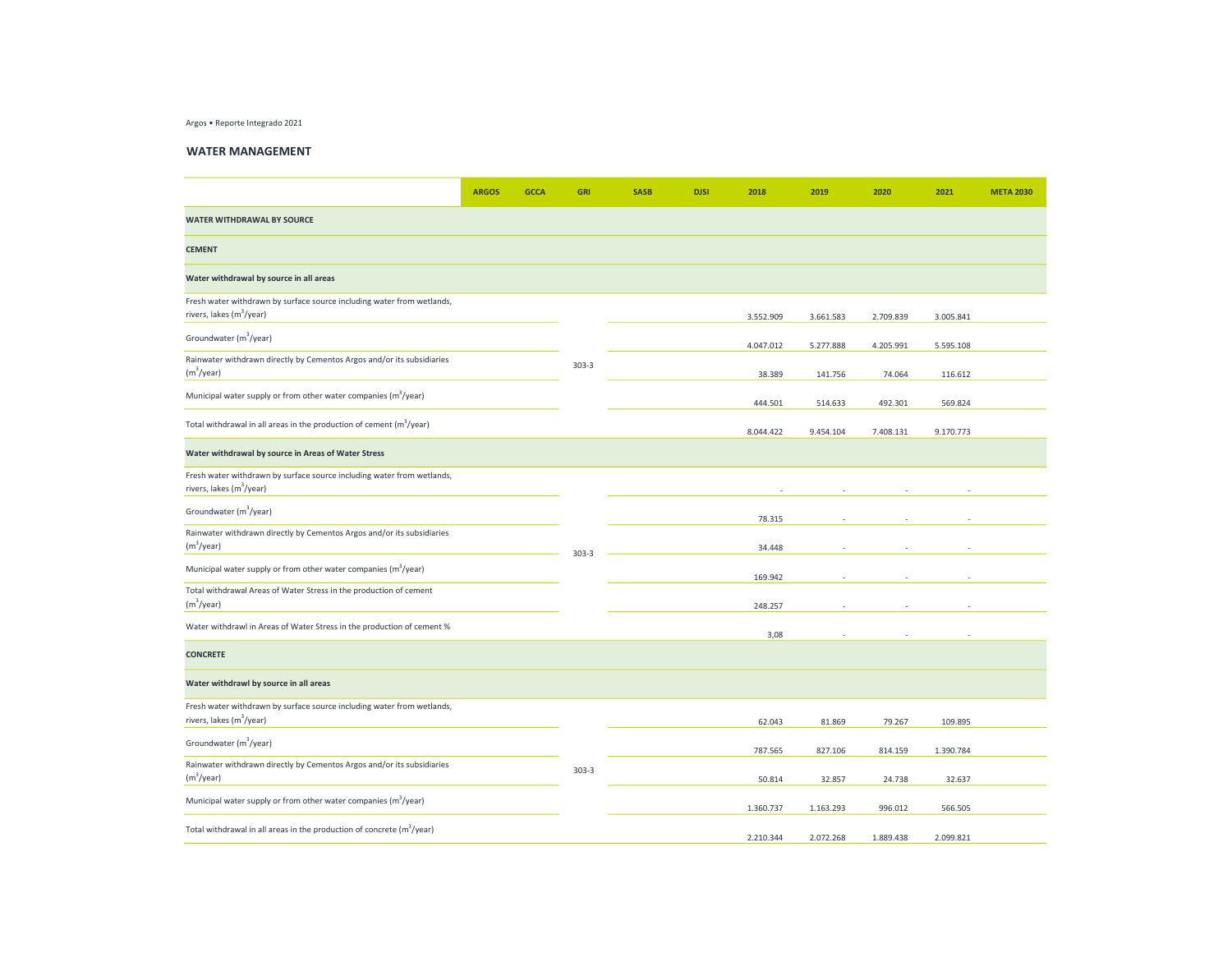| Water withdrawl by source in Areas of Water Stress                                                             |           |         |         |         |         |  |
|----------------------------------------------------------------------------------------------------------------|-----------|---------|---------|---------|---------|--|
| Fresh water withdrawn by surface source including water from wetlands,<br>rivers, lakes (m <sup>3</sup> /year) |           | 12.010  |         |         |         |  |
| Groundwater (m <sup>3</sup> /year)                                                                             |           | 193.420 | 200.183 | 147.304 | 126.889 |  |
| Rainwater withdrawn directly by Cementos Argos and/or its subsidiaries<br>(m <sup>3</sup> /year)               | $303 - 3$ | 963     |         |         |         |  |
| Municipal water supply or from other water companies (m <sup>3</sup> /year)                                    |           | 154.794 | 251.491 | 260.006 | 100.752 |  |
| Total withdrawal Areas of Water Stress in the production of concrete<br>(m <sup>3</sup> /year)                 |           | 360.225 | 451.674 | 407.310 | 227.641 |  |
| Water withdrawl in Areas of Water Stress in the production of concrete %                                       |           | 16,29   | 21,79   | 21,56   | 11,01   |  |
| <b>AGGREGATES</b>                                                                                              |           |         |         |         |         |  |
| Water withdrawal by source in all areas                                                                        |           |         |         |         |         |  |
| Fresh water withdrawn by surface source including water from wetlands,<br>rivers, lakes (m <sup>3</sup> /year) |           | 299.885 | 230.402 | 202.216 | 186.633 |  |
| Groundwater (m <sup>3</sup> /year)                                                                             |           | 249     | 399     | 375     | 340     |  |
| Rainwater withdrawn directly by Cementos Argos and/or its subsidiaries<br>(m <sup>3</sup> /year)               | $303 - 3$ | 5.572   | 15      | 15      | 271     |  |
| Municipal water supply or from other water companies (m <sup>3</sup> /year)                                    |           | 1.170   | 1.125   | 464     | 788     |  |
| Total withdrawal in all areas in the production of aggregates $(m^3$ /year)                                    |           | 301.304 | 231.926 | 203.055 | 187.761 |  |
| Water withdrawl by source in Areas of Water Stress                                                             |           |         |         |         |         |  |
| Fresh water withdrawn by surface source including water from wetlands,<br>rivers, lakes (m <sup>3</sup> /year) |           |         |         |         |         |  |
| Groundwater (m <sup>3</sup> /year)                                                                             |           |         |         |         |         |  |
| Rainwater withdrawn directly by Cementos Argos and/or its subsidiaries<br>(m <sup>3</sup> /year)               | $303 - 3$ |         |         |         |         |  |
| Municipal water supply or from other water companies (m <sup>3</sup> /year)                                    |           | 101     |         |         |         |  |
| Total withdrawal Areas of Water Stress in the production of aggregates<br>(m <sup>3</sup> /year)               |           | 101     |         |         |         |  |
| Water withdrawl in Areas of Water Stress in the production of aggregates<br>$\%$                               |           | 0,03    |         |         |         |  |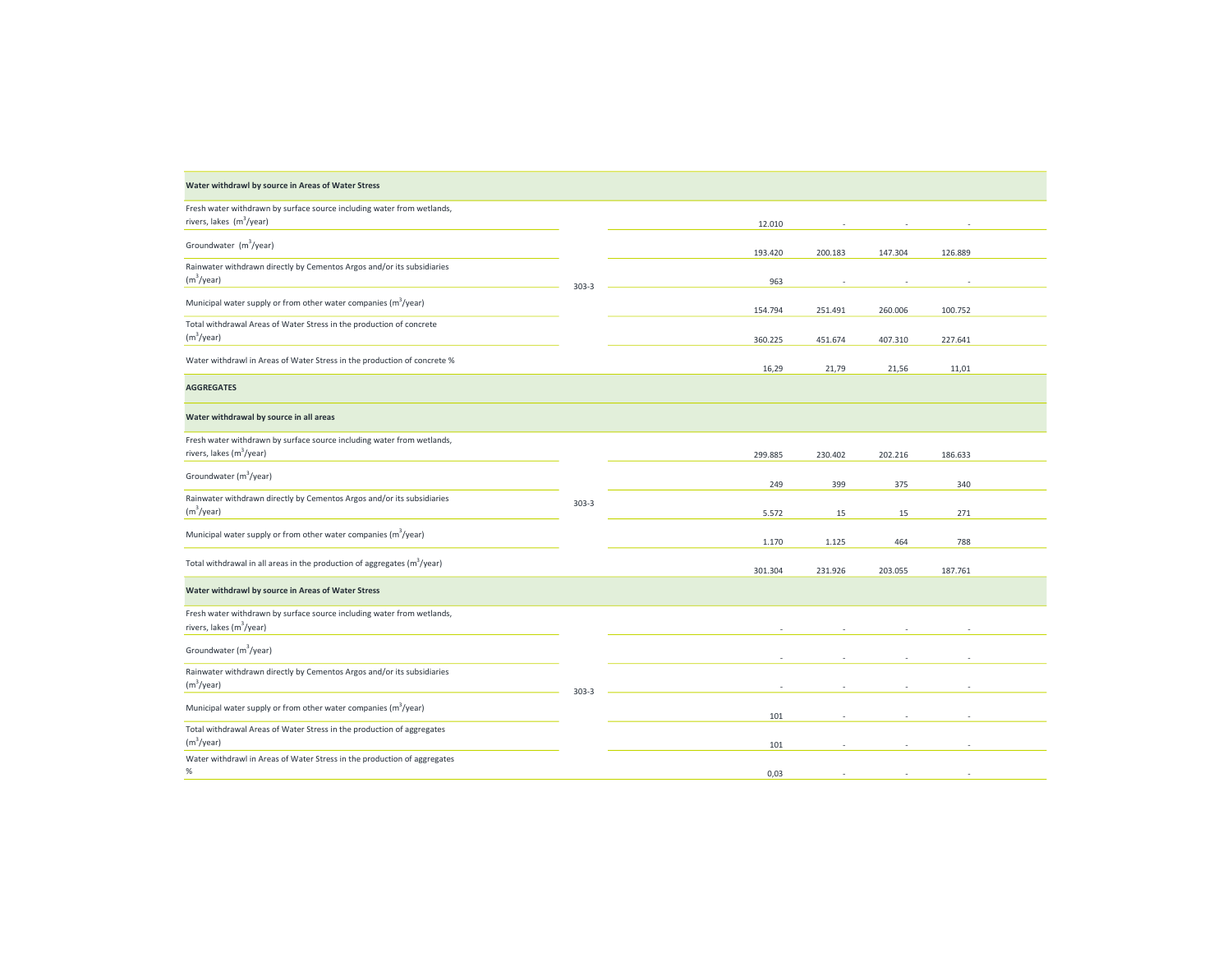| <b>ELECTRICITY GENERATION</b>                                                                                  |           |                        |            |            |            |  |
|----------------------------------------------------------------------------------------------------------------|-----------|------------------------|------------|------------|------------|--|
| Water withdrawal by source in all areas                                                                        |           |                        |            |            |            |  |
| Fresh water withdrawn by surface source including water from wetlands,<br>rivers, lakes (m <sup>3</sup> /year) |           | 97.165.248             | 679.010    | 556.982    | 545.273    |  |
| Groundwater (m <sup>3</sup> /year)                                                                             |           |                        |            | 757        |            |  |
| Rainwater withdrawn directly by Cementos Argos and/or its subsidiaries<br>(m <sup>3</sup> /year)               | $303 - 3$ |                        |            |            |            |  |
| Municipal water supply or from other water companies (m <sup>3</sup> /year)                                    |           |                        |            |            |            |  |
| Total withdrawal in all areas in electricity generation (m <sup>3</sup> /year)                                 |           | 97.165.248             | 679.010    | 557.739    | 545.273    |  |
| Water withdrawal by source in areas of water stress                                                            |           |                        |            |            |            |  |
| Fresh water withdrawn by surface source including water from wetlands,<br>rivers, lakes (m <sup>3</sup> /year) |           |                        |            |            |            |  |
| Groundwater (m3/year)                                                                                          |           |                        |            |            |            |  |
| Rainwater withdrawn directly by Cementos Argos and/or its subsidiaries<br>(m <sup>3</sup> /year)               | $303 - 3$ |                        |            |            |            |  |
| Municipal water supply or from other water companies (m <sup>3</sup> /year)                                    |           |                        |            |            |            |  |
| Water withdrawl by source in Areas of Water Stress (m <sup>3</sup> /year)                                      |           |                        |            |            |            |  |
| Water withdrawl in Areas of Water Stress in the electricity generation %                                       |           |                        |            |            |            |  |
| <b>COMPANY</b>                                                                                                 |           |                        |            |            |            |  |
| Water withdrawal by source in all areas                                                                        |           |                        |            |            |            |  |
| Fresh water withdrawn by surface source including water from wetlands,<br>rivers, lakes (m <sup>3</sup> /year) |           | 101.080.084            | 4.652.865  | 3.548.304  | 3.847.642  |  |
| Groundwater (m <sup>3</sup> /year)                                                                             |           | 4.834.826              | 6.105.393  | 5.021.282  | 6.986.232  |  |
| Rainwater withdrawn directly by Cementos Argos and/or its subsidiaries<br>(m <sup>3</sup> /year)               | $303 - 3$ | 94.774                 | 174.627    | 98.817     | 149.565    |  |
| Municipal water supply or from other water companies (m <sup>3</sup> /year)                                    |           | 1.806.408              | 1.679.051  | 1.488.777  | 1.137.072  |  |
| TOTAL Water withdrawal In all Areas (m <sup>3</sup> /year)<br><b>GCCA</b>                                      |           | 11.458.117             | 12.437.309 | 10.058.363 | 11.970.991 |  |
| TOTAL Water withdrawal In all Areas in 1000 m <sup>3</sup>                                                     |           | EM-CM-140a.1<br>11.458 | 12.437     | 10.058     | 12.120     |  |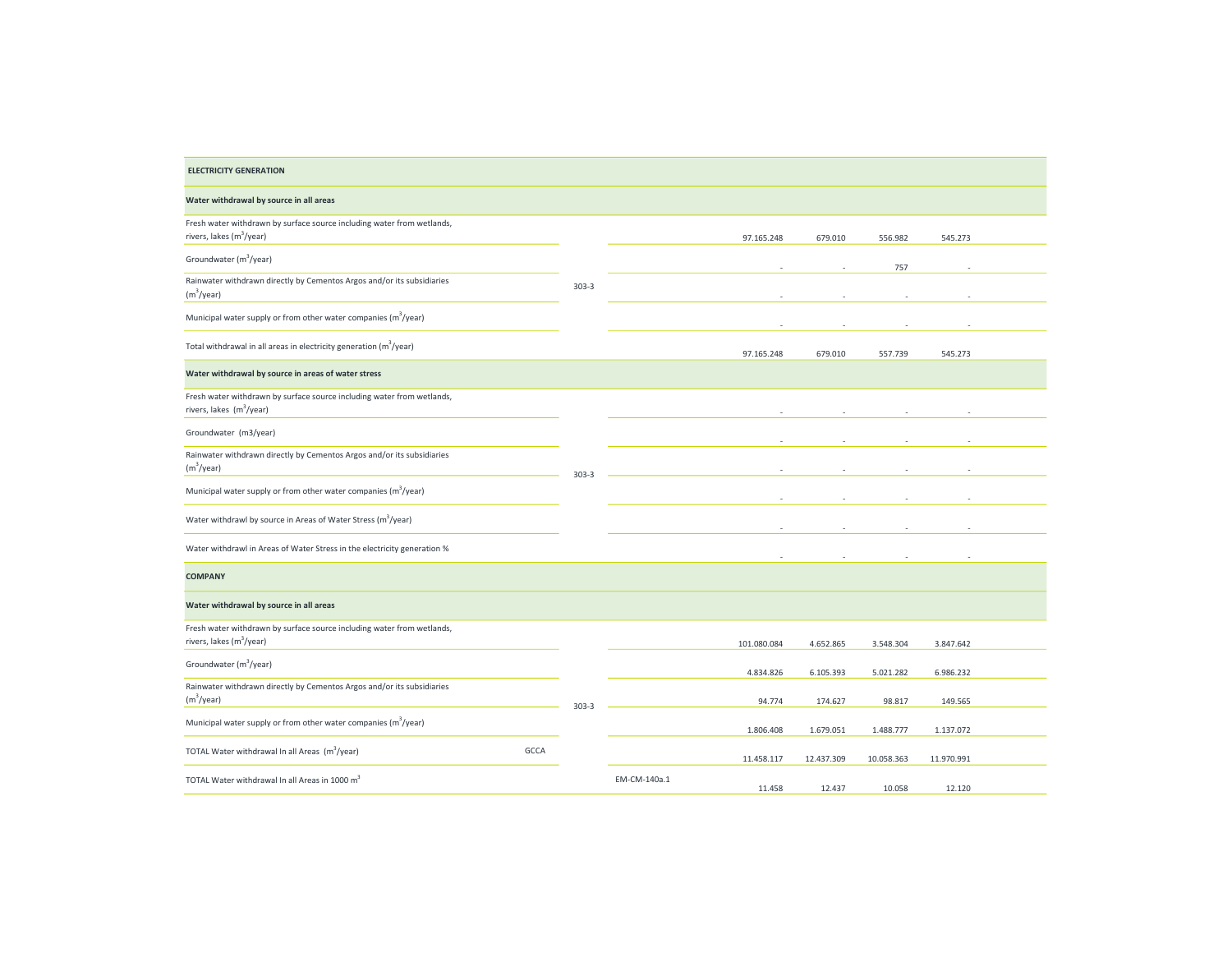| Water withdrawal by source in areas of water stress                         |           |              |         |         |         |                          |  |
|-----------------------------------------------------------------------------|-----------|--------------|---------|---------|---------|--------------------------|--|
| Fresh water withdrawn by surface source including water from wetlands,      |           |              |         |         |         |                          |  |
| rivers, lakes $(m^3$ /year)                                                 |           |              | 12.010  | $\sim$  | $\sim$  | $\sim$                   |  |
| Groundwater (m <sup>3</sup> /year)                                          |           |              |         |         |         |                          |  |
|                                                                             |           |              | 271.735 | 200.183 | 147.304 | 126.889                  |  |
| Rainwater withdrawn directly by Cementos Argos and/or its subsidiaries      |           |              |         |         |         |                          |  |
| $(m^3$ /year)                                                               | $303 - 3$ |              | 35.411  | $\sim$  | $\sim$  | $\overline{\phantom{a}}$ |  |
| Municipal water supply or from other water companies (m <sup>3</sup> /year) |           |              |         |         |         |                          |  |
|                                                                             |           |              | 324.837 | 251.491 | 260.006 | 100.752                  |  |
| Total withdrawal Areas of Water Stress (m <sup>3</sup> /year)               |           |              |         |         |         |                          |  |
|                                                                             |           |              | 643.993 | 451.674 | 407.310 | 227.641                  |  |
| Water withdrawal in Areas of Water Stress %                                 |           | EM-CM-140a.1 |         |         |         |                          |  |
|                                                                             |           |              | 5,62    | 3,63    | 4,05    | 1,90                     |  |

STANDARDS, METHODOLOGIES AND ASSUMPTIONS IN THE CALCULATION: All reported data was obtained by direct measurements, calculations based on measurements or, ultimately, by estimates. Water stress was defined by the relationship between total capture of water and the annual availability of accessible water calculated with AQUEDUCT.

| <b>WATER RECYCLED AND REUSED</b>                                                                                                                                                                                                                                   |        |              |            |            |            |            |  |
|--------------------------------------------------------------------------------------------------------------------------------------------------------------------------------------------------------------------------------------------------------------------|--------|--------------|------------|------------|------------|------------|--|
| <b>CEMENT</b>                                                                                                                                                                                                                                                      |        |              |            |            |            |            |  |
| Water reused and/or recycled for cement $(m^3$ /year)                                                                                                                                                                                                              | $A-A2$ | EM-CM-140a.1 | 9.654.904  | 11.307.781 | 10.636.059 | 10.252.516 |  |
| Reused and/or recycled water for cement %                                                                                                                                                                                                                          |        |              | 120,00     | 120,00     | 143,57     | 111,80     |  |
| <b>CONCRETE</b>                                                                                                                                                                                                                                                    |        |              |            |            |            |            |  |
| Water reused and/or recycled for concrete $(m^3$ /year)                                                                                                                                                                                                            | $A-A2$ |              | 356.183    | 387.738    | 366.169    | 398.354    |  |
| Reused and/or recycled water for concrete %                                                                                                                                                                                                                        |        |              | 16,00      | 19,00      | 19,38      | 19,27      |  |
| <b>AGGREGATES</b>                                                                                                                                                                                                                                                  |        |              |            |            |            |            |  |
| Water reused and/or recycled for aggregates $(m^3$ /year)                                                                                                                                                                                                          | $A-A2$ |              | 350.054    | 626.605    | 12.502     | 274.827    |  |
| Reused and/or recycled water for aggregates %                                                                                                                                                                                                                      |        |              | 116,00     | 270,00     | 6,16       | 146,37     |  |
| <b>ELECTRICITY GENERATION</b>                                                                                                                                                                                                                                      |        |              |            |            |            |            |  |
| Water reused and/or recycled for electricity generation (m <sup>3</sup> /year)                                                                                                                                                                                     | $A-A2$ |              | 22.579.554 | 29.065.608 | 29.386.186 | 26.039.306 |  |
| Reused and/or recycled water for electricity generation %                                                                                                                                                                                                          |        |              | 23         | 4.281      | 5.269      | 4.775      |  |
| <b>COMPANY</b>                                                                                                                                                                                                                                                     |        |              |            |            |            |            |  |
| Total water reused and/or recycled (m <sup>3</sup> /year)                                                                                                                                                                                                          | $A-A2$ | EM-CM-140a.1 | 32.940.695 | 41.387.731 | 40.400.916 | 36.964.646 |  |
| Total of reused and/or recycled water %                                                                                                                                                                                                                            |        |              | 90,00      | 99,00      | 109,51     | 91,27      |  |
| STANDARDS, METHODOLOGIES AND ASSUMPTIONS IN THE CALCULATION: All reported data was obtained by direct measurements, calculations based on measurements or, ultimately, by estimates. Water stress was defined by the<br>relationship between total capture of wate |        |              |            |            |            |            |  |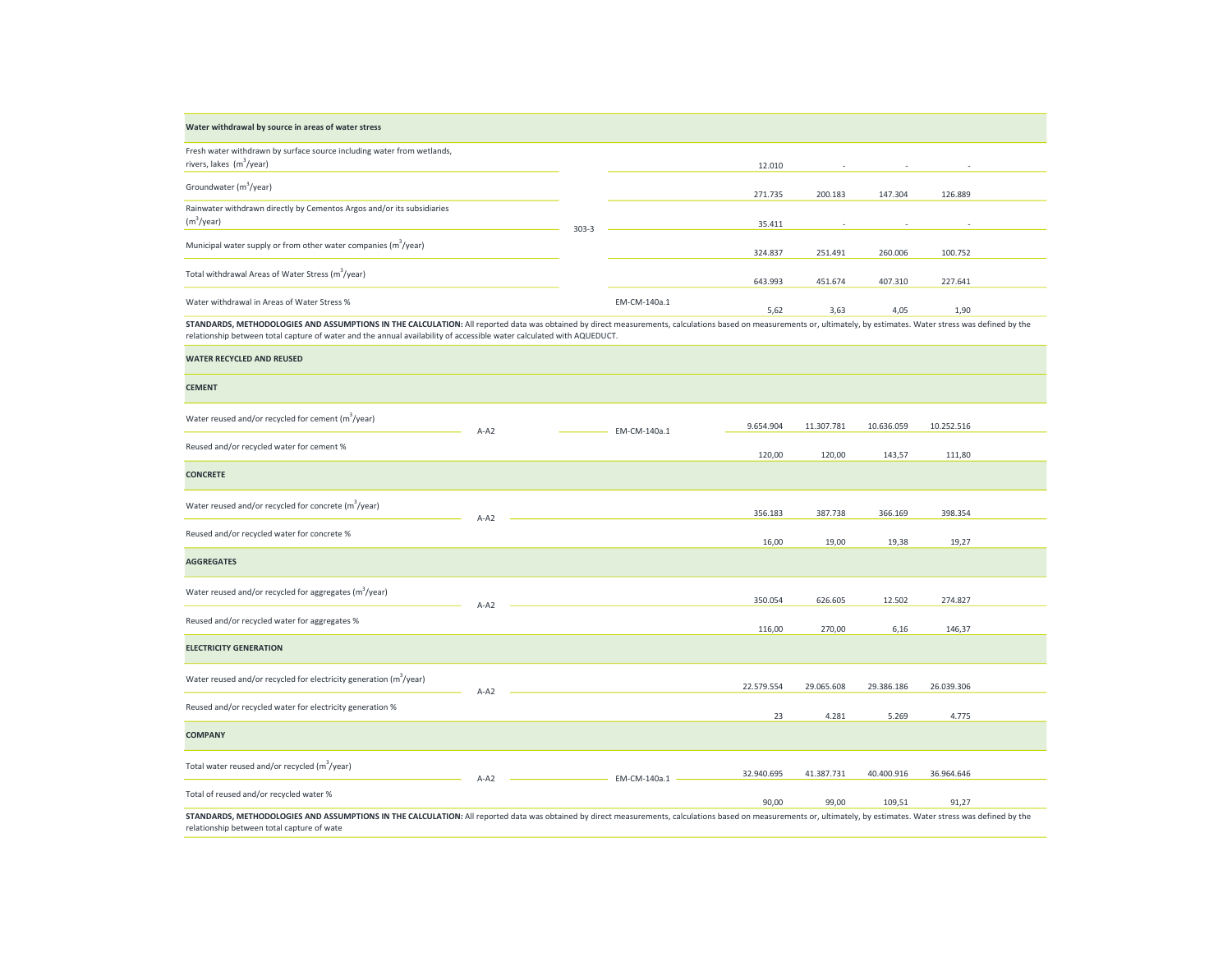| <b>WATER CONSUMPTION</b>                                                                                                                                                                                                                                                |        |      |           |       |                |           |           |           |     |
|-------------------------------------------------------------------------------------------------------------------------------------------------------------------------------------------------------------------------------------------------------------------------|--------|------|-----------|-------|----------------|-----------|-----------|-----------|-----|
| <b>Water consumption in All Areas</b>                                                                                                                                                                                                                                   |        |      |           |       |                |           |           |           |     |
| Water consumption in All Areas in the production of CEMENT ( $m^3$ /year)                                                                                                                                                                                               |        |      |           |       | 3.729.233      | 3.578.111 | 2.830.992 | 3.249.963 |     |
| Water consumption in All Areas in the production of CONCRETE (m <sup>3</sup> /year)                                                                                                                                                                                     |        |      |           |       | 2.165.037      | 2.030.853 | 1.879.596 | 1.972.454 |     |
| Water consumption in All Areas in the production of AGGREGATES<br>(m <sup>3</sup> /year)                                                                                                                                                                                | $A-A1$ | GCCA | GRI 303-5 |       | 280.641        | 231.595   | 202.824   | 184.117   |     |
| Water consumption in All Areas in the ELECTRICITY GENERATION (m <sup>3</sup> /year)                                                                                                                                                                                     |        |      |           |       | 897.844        | 679.010   | 557.739   | 545.273   |     |
| Total water consumption in All Areas (m <sup>3</sup> /year)                                                                                                                                                                                                             |        |      |           | 2.3.4 | 7.072.756      | 6.519.570 | 5.471.151 | 5.951.808 |     |
| Water consumption in Areas of Water Stress                                                                                                                                                                                                                              |        |      |           |       |                |           |           |           |     |
| Water consumption in Areas of Water Stress in the production of CEMENT<br>(m3/year)                                                                                                                                                                                     |        |      |           |       | 275.435        |           |           |           |     |
| Water consumption in Areas of Water Stress in the production of<br>CONCRETE (m3/year)                                                                                                                                                                                   |        |      |           |       | 357.042        | 443.154   | 387.825   | 216.123   |     |
| Water consumption in Areas of Water Stress in the production of<br>AGGREGATES (m3/year)                                                                                                                                                                                 |        |      |           |       | 101            |           |           |           |     |
| Water consumption in Areas of Water Stress in the ELECTRICITY<br>GENERATION (m3/year)                                                                                                                                                                                   |        |      |           |       |                |           |           |           |     |
| Total water consumption in Areas of Water Stress (m3/year)                                                                                                                                                                                                              | $A-A1$ |      |           |       | 633            | 443.154   | 387.825   | 216.123   |     |
| Water consumption in Areas of Water Stress in the production of CEMENT<br>$\%$                                                                                                                                                                                          |        |      |           |       | $\overline{7}$ |           |           |           |     |
| Water consumption in Areas of Water Stress in the production of<br><b>CONCRETE %</b>                                                                                                                                                                                    |        |      |           |       | 16             | 22        | 21        | 11        |     |
| Water consumption in Areas of Water Stress in the production of<br><b>AGGREGATES %</b>                                                                                                                                                                                  |        |      |           |       | $\mathsf 0$    |           |           |           |     |
| Water consumption in Areas of Water Stress in the ELECTRICITY<br><b>GENERATION %</b>                                                                                                                                                                                    |        |      |           |       |                |           |           |           |     |
| Total water consumption in Areas of Water Stress %                                                                                                                                                                                                                      |        |      |           |       |                | 6,79      | 7,09      | 3,63      |     |
| STANDARDS, METHODOLOGIES AND ASSUMPTIONS IN THE CALCULATION: GRI 303 Standard - Water and Effluents. Water stress was defined by the relationship between total capture of water and the annual availability of accessible<br>renewable water calculated with AQUEDUCT. |        |      |           |       |                |           |           |           |     |
| <b>SPECIFIC WATER CONSUMPTION</b>                                                                                                                                                                                                                                       |        |      |           |       |                |           |           |           |     |
| <b>Specific water consumption</b>                                                                                                                                                                                                                                       |        |      |           |       |                |           |           |           |     |
| Specific consumption of water in liters per tonne of cement L/t                                                                                                                                                                                                         |        |      |           |       | 279            | 264       | 235       | 236       | 245 |
| Specific consumption of water in liters per cubic meter of concrete L/m <sup>3</sup>                                                                                                                                                                                    | $A-A1$ |      |           |       | 228            | 215       | 237       | 259       | 216 |
| Specific consumption of water in liters per tonne of aggregates L/t                                                                                                                                                                                                     |        |      |           |       | 109            | 100       | 109       | 95        | 94  |
| STANDARDS, METHODOLOGIES AND ASSUMPTIONS IN THE CALCULATION: All reported data was obtained by direct measurements, calculations based on measurements or, ultimately, by estimates                                                                                     |        |      |           |       |                |           |           |           |     |

 $\overline{\phantom{a}}$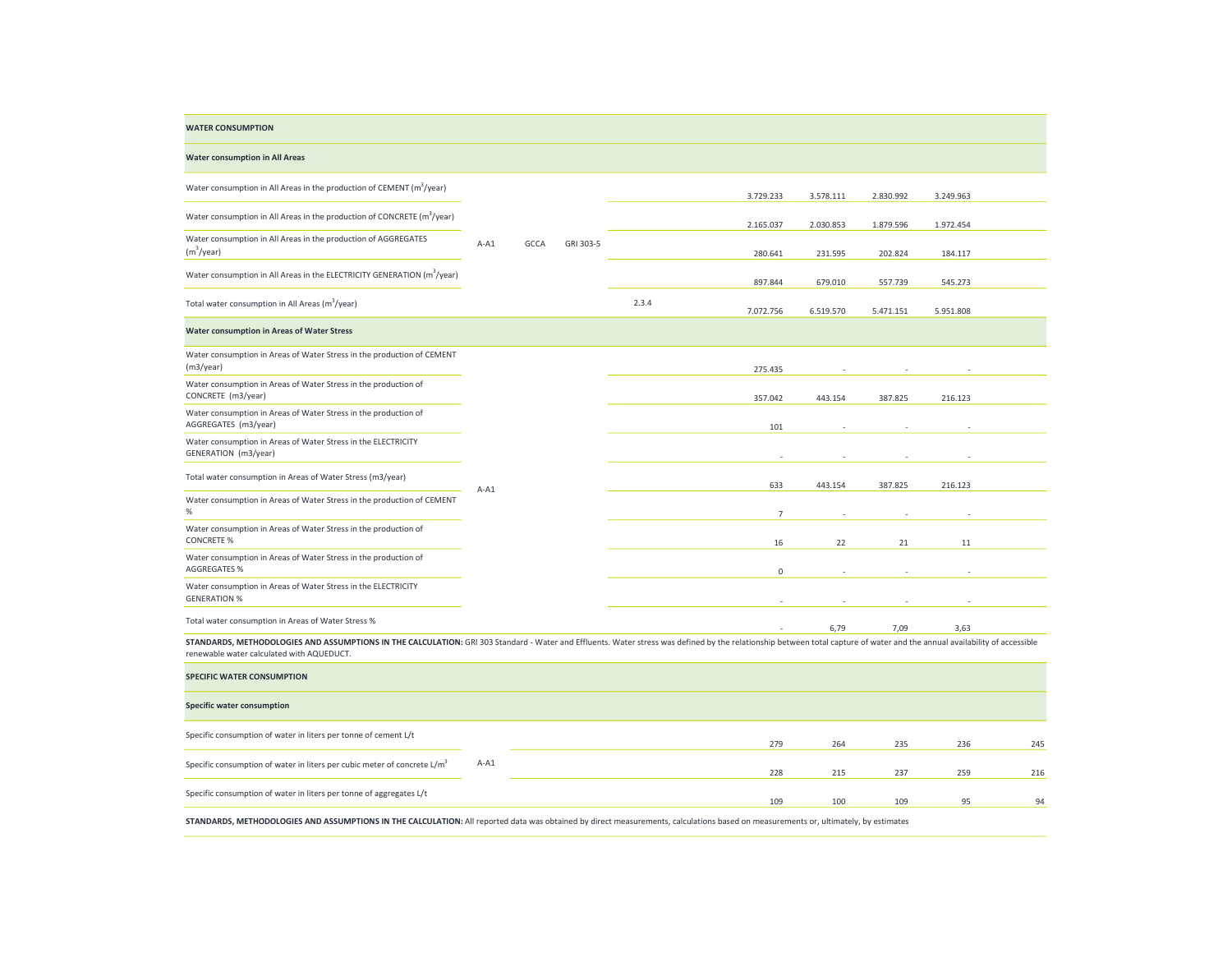| <b>WATER DISCHARGE BY DESTINATION</b>                                                            |           |           |           |           |           |  |
|--------------------------------------------------------------------------------------------------|-----------|-----------|-----------|-----------|-----------|--|
| <b>CEMENT</b>                                                                                    |           |           |           |           |           |  |
| Water discharge by destination in All Areas                                                      |           |           |           |           |           |  |
| Water discharge to surface water (m <sup>3</sup> /year)                                          |           | 4.021.544 | 5.731.298 | 4.419.705 | 5.886.565 |  |
| Water discharge to groundwater (m <sup>3</sup> /year)                                            |           | 181.956   | 235.768   | 198.613   | 47.434    |  |
| Water discharge to seawater (m <sup>3</sup> /year)                                               | GRI 303-4 |           |           |           |           |  |
| Water discharge to third-party systems (m <sup>3</sup> /year)                                    |           | 36.149    | 50.683    | 32.885    | 103.422   |  |
| Water discharge In all Areas in the production of cement $(m^3$ /year)                           |           | 4.239.649 | 6.017.749 | 4.651.203 | 6.037.422 |  |
| Water discharge by destination in Areas of Water Stress                                          |           |           |           |           |           |  |
| Water discharge to surface water $(m^3$ /year)                                                   |           |           |           |           |           |  |
| Water discharge to groundwater (m <sup>3</sup> /year)                                            | $303 - 4$ |           |           |           |           |  |
| Water discharge to seawater (m <sup>3</sup> /year)                                               |           |           |           |           |           |  |
| Water discharge to third-party systems $(m^3$ /year)                                             |           |           |           |           |           |  |
| Water discharge In Areas of Water Stress in the production of cement<br>(m <sup>3</sup> /year)   |           |           |           |           |           |  |
| <b>CONCRETE</b>                                                                                  |           |           |           |           |           |  |
| Water discharge by destination in All Areas                                                      |           |           |           |           |           |  |
| Water discharge to surface water (m <sup>3</sup> /year)                                          |           | 75.487    | 34.284    | 1.485     | 2.034     |  |
| Water discharge to groundwater (m <sup>3</sup> /year)                                            |           | 6.072     | 5.179     | 2.857     | 4.714     |  |
| Water discharge to seawater (m <sup>3</sup> /year)                                               | $303 - 4$ |           |           |           |           |  |
| Water discharge to third-party systems (m <sup>3</sup> /year)                                    |           | 14.562    | 34.809    | 30.237    | 120.618   |  |
| Water discharge In all Areas in the production of concrete $(m^3$ /year)                         |           | 96.121    | 74.272    | 34.579    | 127.367   |  |
| Water discharge by destination in Areas of Water Stress                                          |           |           |           |           |           |  |
| Water discharge to surface water (m <sup>3</sup> /year)                                          |           |           | 7.479     |           |           |  |
| Water discharge to groundwater (m <sup>3</sup> /year)                                            |           |           |           |           |           |  |
| Water discharge to seawater (m <sup>3</sup> /year)                                               | $303 - 4$ |           |           |           |           |  |
| Water discharge to third-party systems (m <sup>3</sup> /year)                                    |           | 4.146     | 1.042     | 19.484    | 11.518    |  |
| Water discharge In Areas of Water Stress in the production of concrete<br>(m <sup>3</sup> /year) |           | 4.146     | 8.521     | 19.484    | 11.518    |  |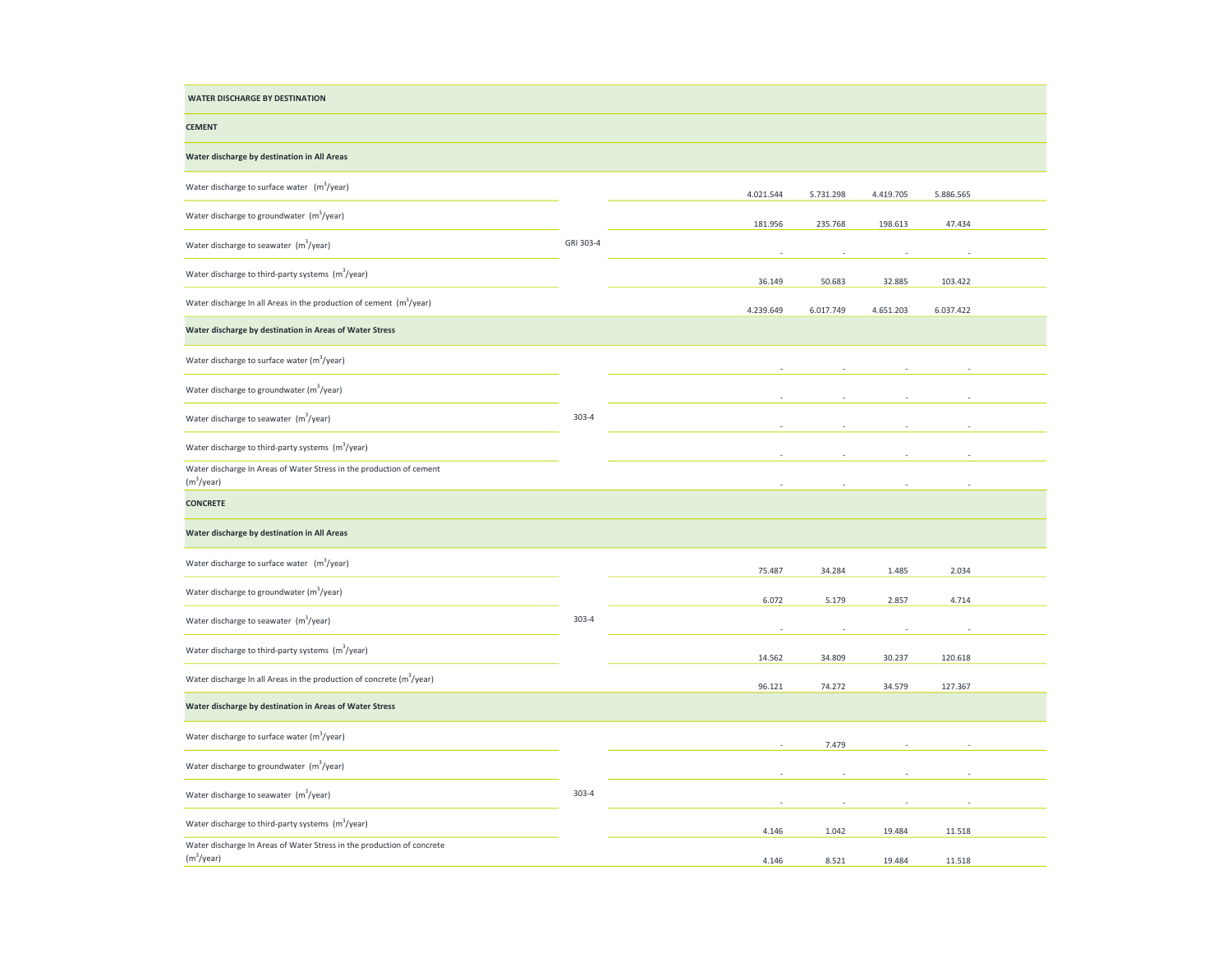| <b>AGGREGATES</b>                                                                                  |           |        |     |     |       |  |
|----------------------------------------------------------------------------------------------------|-----------|--------|-----|-----|-------|--|
| Water discharge by destination in All Areas                                                        |           |        |     |     |       |  |
| Water discharge to surface water (m <sup>3</sup> /year)                                            |           | 26.111 | 232 | 189 | 2.077 |  |
| Water discharge to groundwater (m <sup>3</sup> /year)                                              |           | 123    | 114 | 57  | 1.839 |  |
| Water discharge to seawater (m <sup>3</sup> /year)                                                 | $303 - 4$ |        |     |     |       |  |
| Water discharge to third-party systems (m <sup>3</sup> /year)                                      |           |        |     |     |       |  |
| Water discharge In all Areas in the production of aggregates (m <sup>3</sup> /year)                |           | 26.234 | 346 | 246 | 3.916 |  |
| Water discharge by destination in Areas of Water Stress                                            |           |        |     |     |       |  |
| Water discharge to surface water (m <sup>3</sup> /year)                                            |           |        |     |     |       |  |
| Water discharge to groundwater $(m^3$ /year)                                                       | $303 - 4$ |        |     |     |       |  |
| Water discharge to seawater (m <sup>3</sup> /year)                                                 |           |        |     |     |       |  |
| Water discharge to third-party systems $(m^3$ /year)                                               |           |        |     |     |       |  |
| Water discharge In Areas of Water Stress in the production of aggregates<br>(m <sup>3</sup> /year) |           |        |     |     |       |  |
| <b>ELECTRICITY GENERATION</b>                                                                      |           |        |     |     |       |  |
| Water discharge by destination in All Areas (m <sup>3</sup> /year)                                 |           |        |     |     |       |  |
| Water discharge to surface water $(m^3$ /year)                                                     |           | 4.202  |     |     |       |  |
| Water discharge to groundwater (m <sup>3</sup> /year)                                              |           |        |     |     |       |  |
| Water discharge to seawater $(m^3$ /year)                                                          | 303-4     |        |     |     |       |  |
| Water discharge to third-party systems (m <sup>3</sup> /year)                                      |           |        |     |     |       |  |
| Water discharge In all Areas in the electricity generation (m <sup>3</sup> /year)                  |           | 4.202  |     |     |       |  |
| Water discharge by destination in Areas of Water Stress                                            |           |        |     |     |       |  |
| Water discharge to surface water (m <sup>3</sup> /year)                                            |           |        |     |     |       |  |
| Water discharge to groundwater $(m^3$ /year)                                                       |           |        |     |     |       |  |
| Water discharge to seawater (m <sup>3</sup> /year)                                                 | $303 - 4$ |        |     |     |       |  |
| Water discharge to third-party systems (m <sup>3</sup> /year)                                      |           |        |     |     |       |  |
| Water discharge In Areas of Water Stress in the electricity generation<br>(m <sup>3</sup> /year)   |           |        |     |     |       |  |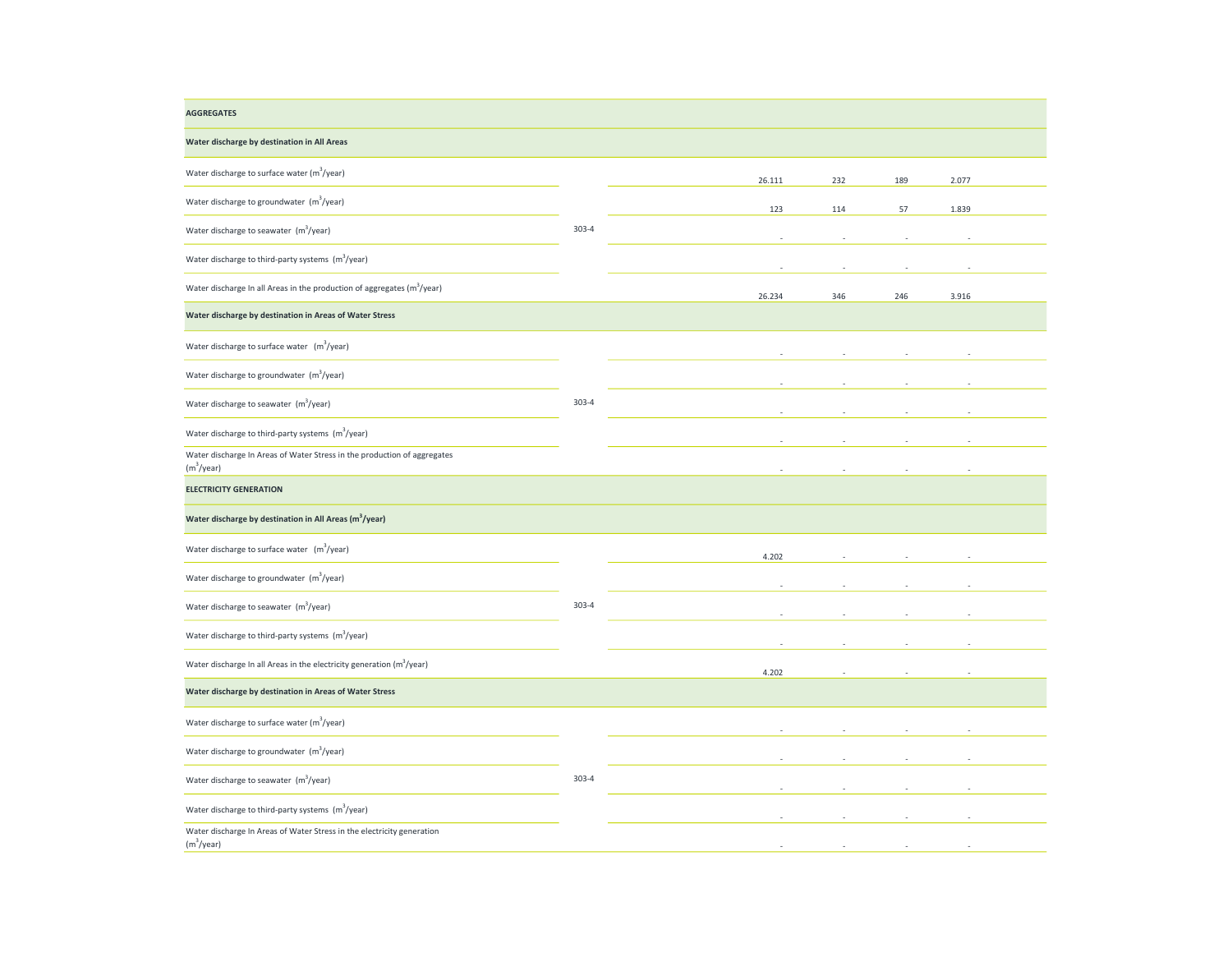| <b>COMPANY</b>                                                                       |           |           |           |           |                          |  |
|--------------------------------------------------------------------------------------|-----------|-----------|-----------|-----------|--------------------------|--|
| Water discharge by destination in All Areas                                          |           |           |           |           |                          |  |
| Water discharge to surface water $(m^3$ /year)                                       |           | 4.127.344 | 5.765.814 | 4.421.379 | 5.890.676                |  |
| Water discharge to groundwater (m <sup>3</sup> /year)                                |           | 188.151   | 241.061   | 201.527   | 53.987                   |  |
| Water discharge to seawater $(m^3$ /year)                                            | $303 - 4$ | $\sim$    | $\sim$    | ٠         | $\overline{\phantom{a}}$ |  |
| Water discharge to third-party systems $(m^3$ /year)                                 |           | 50.712    | 85.492    | 63.122    | 224.041                  |  |
| GCCA<br>TOTAL water discharge In all Areas of the company (m <sup>3</sup> /year)     |           | 4.366.207 | 6.092.367 | 4.686.028 | 6.168.704                |  |
| Water discharge by destination in Areas of Water Stress                              |           |           |           |           |                          |  |
| Water discharge to surface water (m <sup>3</sup> /year)                              |           | ٠         | $\sim$    | $\sim$    |                          |  |
| Water discharge to groundwater (m <sup>3</sup> /year)                                |           | 2.501     | $\sim$    | $\sim$    | $\overline{\phantom{a}}$ |  |
| Water discharge to seawater (m <sup>3</sup> /year)                                   | $303 - 4$ | $\sim$    | $\sim$    | $\sim$    | $\sim$                   |  |
| Water discharge to third-party systems $(m^3$ /year)                                 |           | 8.914     | 1.042     | 19.484    | 11.518                   |  |
| TOTAL water discharge In Areas of Water Stress of the company (m <sup>3</sup> /year) |           | 11.416    | 1.042     | 19.484    | 11.518                   |  |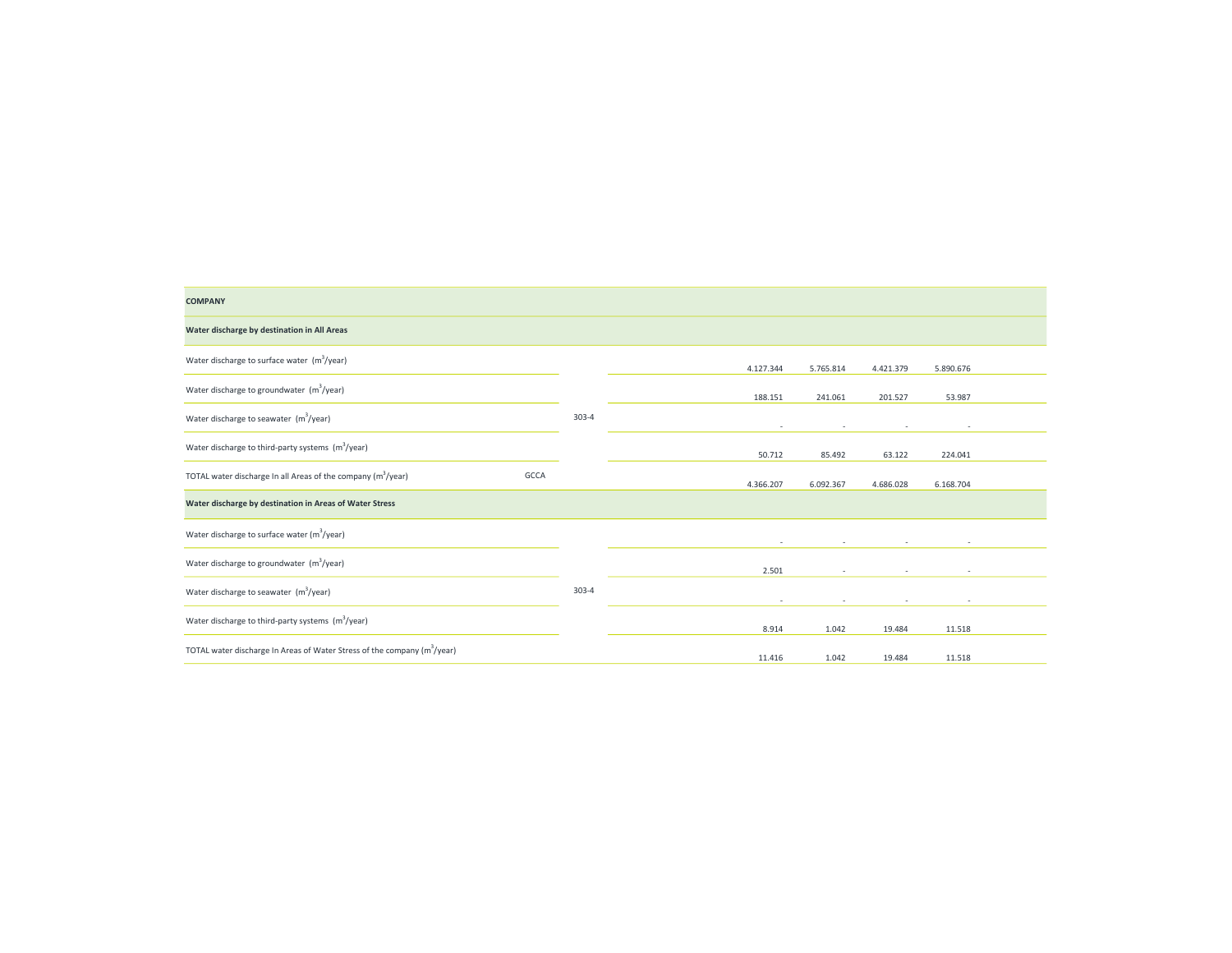| Quality - Water discharge by destination CEMENT 2021     | <b>Quality: pH</b> | <b>Quality: TTS</b> |
|----------------------------------------------------------|--------------------|---------------------|
| Water discharge to surface water                         | <b>ND</b>          |                     |
| Water discharge to groundwater                           | <b>ND</b>          |                     |
| Water discharge to seawater                              | <b>ND</b>          |                     |
| Water discharge to third-party systems                   | <b>ND</b>          |                     |
| Water discharge in the production of cement              | 0,90               | 1,32                |
| Quality - Water discharge by destination CONCRETE 2021   | <b>Quality: pH</b> | <b>Quality: TTS</b> |
| Water discharge to surface water                         | <b>ND</b>          |                     |
| Water discharge to groundwater                           | <b>ND</b>          |                     |
| Water discharge to seawater                              | <b>ND</b>          |                     |
| Water discharge to third-party systems                   | <b>ND</b>          |                     |
| Water discharge in the production of concrete            |                    | 0,10                |
|                                                          |                    |                     |
| Quality - Water discharge by destination AGGREGATES 2021 | <b>Quality: pH</b> | <b>Quality: TTS</b> |
| Water discharge to surface water                         | <b>ND</b>          |                     |
| Water discharge to groundwater                           | <b>ND</b>          |                     |
| Water discharge to seawater                              | <b>ND</b>          |                     |
| Water discharge to third-party systems                   | <b>ND</b>          |                     |
| Water discharge in the production of aggregates          | 8,00               | 10,27               |
| Quality - Water discharge by destination ELECTRICTY 2021 | <b>Quality: pH</b> | <b>Quality: TTS</b> |
| Water discharge to surface water                         | <b>ND</b>          |                     |
| Water discharge to groundwater                           | <b>ND</b>          |                     |
| Water discharge to seawater                              | <b>ND</b>          |                     |
| Water discharge to third-party systems                   | <b>ND</b>          |                     |